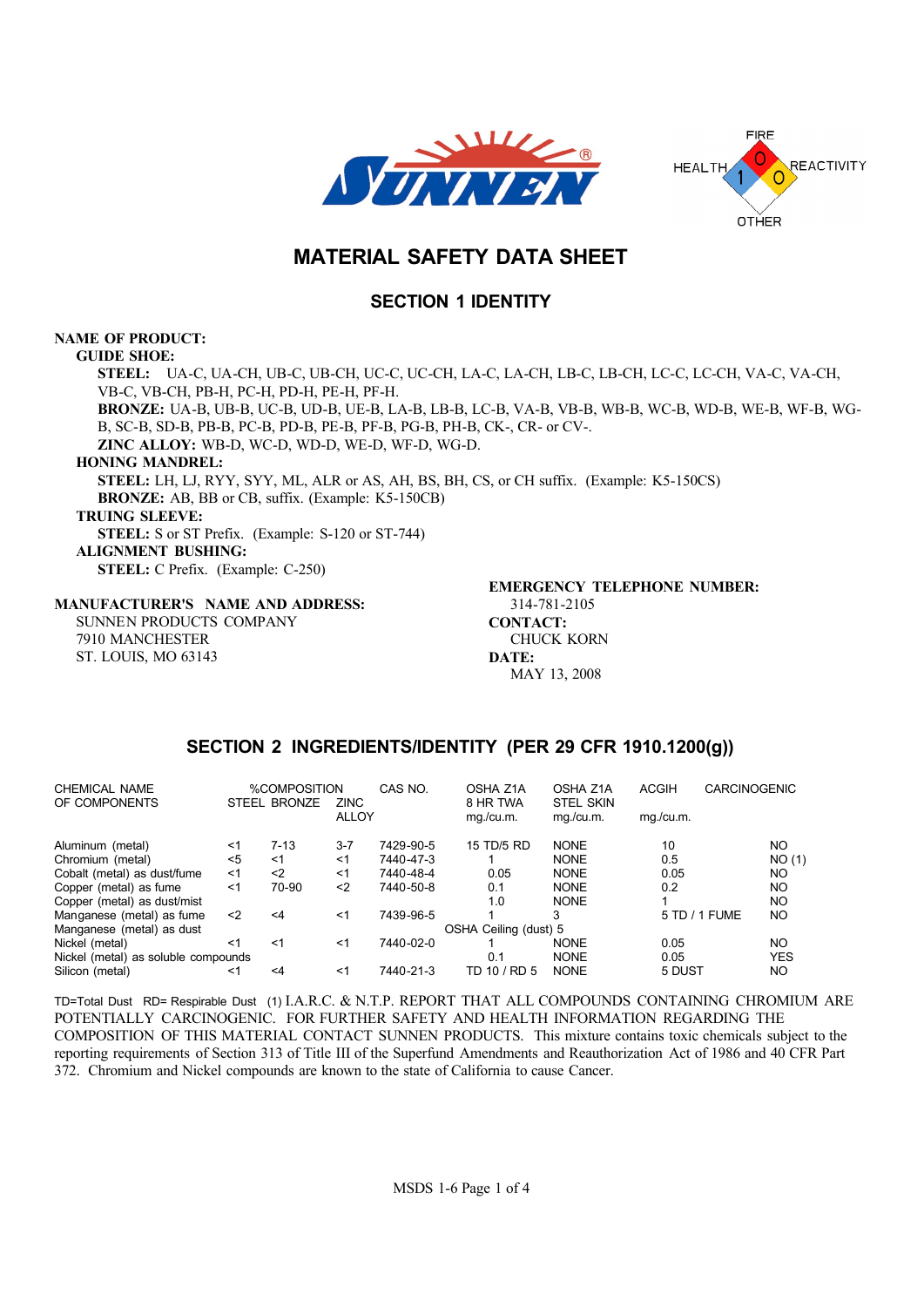**These mixture ingredients are cited on the following lists:**

| <b>NAME</b> | CAS       | <b>CITATIONS</b>                                                |
|-------------|-----------|-----------------------------------------------------------------|
| Aluminum    | 7429-90-5 | 4, 5, 8, 10, 11, 12, 13, 14, 15, 17, 18, 21, 22, 23             |
| Chromium    | 7440-47-3 | 1,2,3,4,8,10,11,12,13,14,15,16,17,18,19,20,21,22,23             |
| Cobalt      | 7440-48-4 | 2,4,8,10,11,12,13,14,15,16,17,18,19,20,21,22,23                 |
| Copper      | 7440-50-8 | 2,4,8,10,11,12,13,14,15,16,17,18,19,20,21,22,23                 |
| Manganese   | 7439-96-5 | 2, 4, 8, 10, 11, 12, 13, 14, 15, 16, 17, 18, 19, 20, 21, 22, 23 |
| Nickel      | 7440-02-0 | 1,2,3,4,5,7,8,10,11,12,13,14,15,16,17,18,19,20,21,22,23         |
| Silicon     | 7440-21-3 | 16, 17, 21, 22, 23                                              |
| Zinc        | 7440-66-6 | 8,9,10,13,18,21,22                                              |

**1=IARC 2=OSHA 3=NTP 4=ACGIH 5=NFPA49 6=NFPA32 5M 7=DOT HMT 49CFR172.101 8=EPA SARA III 9=RTECS 10=MA RTK 11=AK RTK 12=CA RTK 13=FL RTK 14=IL RTK 15=ME RTK 16=MN RTK 17=NH RTK 18=NJ RTK 19=Cincinnati, Ohio RTK 20=Norwood, Ohio RTK 21=PA RTK 22=RI RTK 23=WV RTK**

#### **SECTION 3 PHYSICAL & CHEMICAL CHARACTERISTICS**

| Not volatile            |
|-------------------------|
| No hazardous reactions. |
| Not Applicable          |
| Not Applicable          |
| Not Applicable          |
| Not Applicable          |
|                         |
|                         |

**SECTION 4 SPECIAL PRECAUTIONS**

**HANDLING AND STORAGE: NONE Refer to MSDS Section 7 & 8.**

### **SECTION 5 CORROSIVITY AND REACTIVITY DATA**

**DATA STABILITY: Material is stable under normal conditions of transport and storage. POLYMERIZATION: Hazardous polymerization will not occur. INCOMPATIBILITY (MATERIALS TO AVOID): Acids, Bases or Strong Oxidizing Agents. HAZARDOUS DECOMPOSITION PRODUCTS: Metal fumes if heated. Anti-rust coating is combustible and will produce oxides of carbon.**

### **SECTION 6 HEALTH, FIRST AID AND MEDICAL DATA**

**ACUTE AND CHRONIC HEALTH EFFECTS AND EFFECTS OF OVEREXPOSURE. ABBREVIATIONS USED IN THE FOLLOWING SECTION: NAIF=NO APPLICABLE INFORMATION FOUND, SKIN=SKIN ABSORPTION, EYE=EYE CONTACT, INHAL=INHALATION, INGEST=INGESTION. THE INFORMATION PRESENTED AND CONCLUSIONS DRAWN ARE FROM OTHER THAN DIRECT TEST DATA.**

**As a solid object the mandrel, shoe or truing sleeve presents no hazard at normal temperatures. However, if modified for use (by abrading, melting, welding, cutting or processing in any other fashion that creates potentially hazardous dust or fumes) the operator will be exposed to air-borne metal particles or fumes which can be inhaled, swallowed, or come in contact with the skin or eyes. Metal dusts or fumes, may cause irritation to the eyes, nose, or throat; leave a metallic taste in the mouth; result in metal fume fever (flu-like symptoms). Symptoms may be aggravated for sensitive individuals with respiratory conditions (such as emphysema). Persons with light skin, sensitive skin or large amounts of body hair may experience skin disorders from increased sensitivity to contact with metal fumes, dust or fines suspended in the honing oil.**

**ALUMINUM: ACUTE: SKIN: May cause skin irritation. EYE: Dust may cause swelling and injury to the eye. INHAL: Nuisance**  dust. INGEST: NAIF. CHRONIC: SKIN: NAIF. EYE: NAIF. INHAL: May cause irritation of the mucous membranes of the upper **respiratory system. INGEST: NAIF.**

**CHROMIUM CARBIDE & CHROMIUM (III): ACUTE: SKIN: For some workers, chromium compounds act as allergens which cause dermatitis. EYE: May cause irritation and inflammation. INHAL: The dusts of chromium metal may cause coughing and wheezing, headache, difficult breathing, fever and loss of weight. Fibrosis and simple accumulation in the lungs. INGEST: Toxicity Oral Hamsters LD Lo=71mg./kg. Chromium is an essential trace element. CHRONIC: SKIN: Contact allergies to chromium are very persistent. Cross sensitization can occur between cobalt and chromium. EYE: Lesions from chronic contact with dust. INHAL: There are reports of a nodular type of pulmonary disease with impairment of lung function. Some insoluble chromium (VI) compounds are suspected carcinogens. INGEST: Literature reports some chromium compounds are related to stomach and intestinal cancer.**

**COBALT: ACUTE SKIN: Cobalt is an allergen. Sensitization dermatitis may occur in persons who are previously exposed. A rash may develop, usually in the areas of folded skin of the elbow, neck, and face. Cross sensitization can occur between cobalt and nickel and cobalt and chromium. Some cobalt salts are photosensitizers. Cobalt insoluble salts**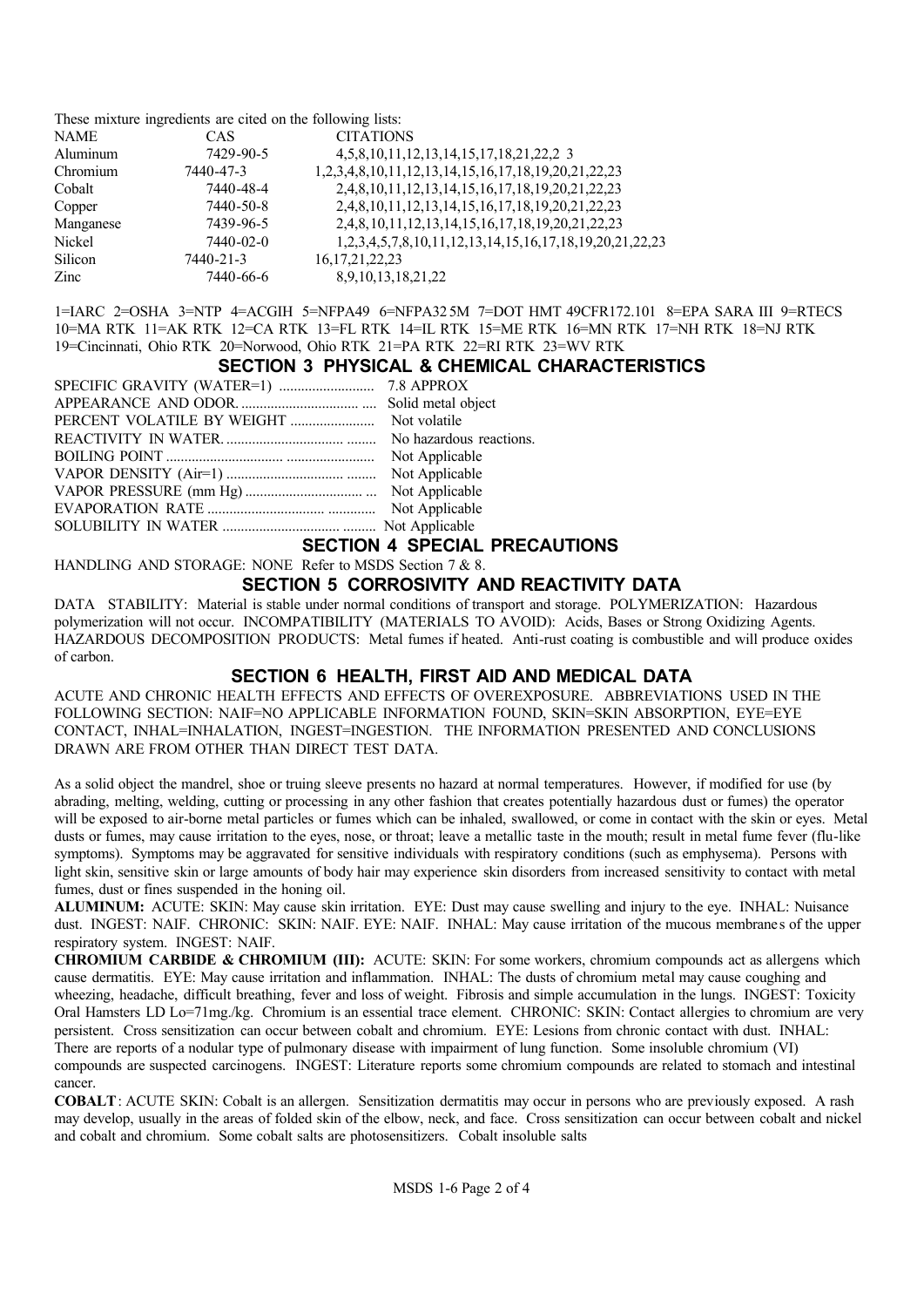**can form soluble complexes with body fluid on eczematous skin and sensitizes the skin. Cobalt in ionized form is known to react with proteins. EYE: May cause irritation with redness, pain, and itching. May cause lesions similar to contact dermatitis. INHAL: May cause shortness of breath, asthma, difficult breathing during exertion, wheezing, interstitial pneumonitis (inflammation of lung), and/or lung densities. Loss of sense of smell. Headaches, weakness, irritability, and changes to the electrical activity of the brain. INGEST: May cause hypertension (low blood pressure), pain, vomiting, weight loss, inflammation of nerves, nerve deafness, and sensations of hotness or nausea. Severe exposure may cause pericardial effusion (heart problem), convulsions, or enlargement of the thyroid. Cobalt reacts with alcohol to produce severe cardiac effects. CHRONIC SKIN: May cause contact dermatitis. Sensitization dermatitis may follow inhalation or prolonged contact. EYE: May cause inflammation. See acute effects. INHAL: May cause pneumoconiosis (a progressive lung disease), sensitization of the respiratory tract, obstructed airways syndrome (difficult breathing), interstitial lung disease (a disease affecting the connecting tissue between cells), and density of the lung with symptoms as described in acute exposure. Produces gastric disturbances and blood in the urine. INGEST: May adversely affect the pancreas, thyroid gland (goiter), heart (enlarged), or bone marrow. Increased red blood cell count**

**COPPER: ACUTE: SKIN: Changes causing hard or horny skin located on the hands and the soles of the feet have been reported. Copper salts may cause skin irritation (itching, redness and dermatitis). EYE: Copper salts may cause swelling, ulceration and cloudy cornea. INHAL: Melting, grinding, cutting of copper may produce fumes or dust exposure and breathing these fumes or dust may**  present health hazards. Fumes of copper may cause "Metal Fume Fever" with flu-like symptoms and skin and hair discoloration. **Copper dust and fume may cause irritation of the upper respiratory tract, metallic taste in the mouth, and nausea. INGEST: Salts of copper act as irritants producing salivation, nausea, vomiting, stomach pain, bleeding stomach inflammation and diarrhea. CHRONIC: SKIN: NAIF. EYE: NAIF. INHAL: Open sores in the inner nose. INGEST: Individuals with Wilson's disease (hepatolenticular degeneration) can experience fatal intoxication.** 

**MANGANESE : ACUTE: SKIN: NAIF. EYE: May cause slight eye irritation. INHAL: Can cause bronchitis and inflammation of lung. Early symptoms of Manganese poisoning include lack of coordination, apathy, anorexia, headache and spasms. Freshly formed fumes can cause fever and chills similar to the flu. INGEST: Early symptoms of Manganese poisoning include lack of coordination, apathy, anorexia, headache and spasms. CHRONIC: SKIN: NAIF. EYE: NAIF. INHAL/INGEST: Manganese poisoning is not fatal but may present a large range of nervous system disorders that vary among individuals. Advanced symptoms are similar to classical Parkinson's disease (tremor, muscular weakness, rigidity).** 

**NICKEL: ACUTE: SKIN: May cause swelling and irritation. Skin sensitization may occur upon repeated exposure. "nickel itch", a type of dermatitis resulting from sensitization to nickel may begin with a sensation of burning and itching at the place of contact and usually occurs seven days before the characteristic skin eruptions appear. The primary skin eruption is erythematous (red spots) or follicular (cavity); it may be followed by superficial discrete ulcers which discharge and become crusted. The eruption may spread to areas related to the activity of the primary site. Pigmented or depigmented plaques may be formed. This sensitization reaction may be accompanied by fever, inflammation of the mouth (stomatitis), gums (gingivitis), eyes (conjunctivitis), sudden asthmatic attacks and eosinophilic pneumonitis (inflammation of lungs). Recovery usually occurs within 7 days after exposure. Eczema was more severe in individuals with simultaneous sensitivity to nickel and cobalt than to a single metal. Nickel is not absorbed through the unbroken skin in amounts sufficient to cause intoxication. Metal may be affected by cutting oils or coolants and converted to a form that can penetrate the skin. EYE: May cause inflammation and irritation. Shown to be toxic to rabbit eye. INHAL: May cause respiratory irritation, cough, pneumonitis (inflammation of lung), and fever. Pulmonary edema (fluid in lungs) may be a delayed symptom. Pulmonary sensitization reaction or anaphylaxis (allergic shock) may occur causing eosinophilic pneumonitis (inflammation of lungs), asthma and host rejection of nickel containing prostheses. Poisoning may affect the heart, blood, liver, kidneys, and brain. Persons**  with pre-existing breathing disorders or a history of asthma, allergies or known sensitization to nickel may be at an increased risk from **exposure. INGEST: Literature reports nausea, vomiting, diarrhea, giddiness. Produced blood, heart and liver damage. CHRONIC: SKIN: May cause sensitization dermatitis with symptoms as described under acute effects. EYE: May cause inflammation. Classified as moderately-to-severely toxic to rabbit eye. INHAL: May cause mucous membrane irritation and pulmonary sensitization (acquired sensitivity). All air-borne Nickel contaminating dusts should be regarded as carcinogenic. INGEST: Prolonged feeding studies with rats caused effects on the embryo. Nickel can potentially causes adverse affects on the immune system.**

**SILICON: ACUTE: SKIN: Physical damage to the skin caused by dust or by cleaning procedures used to remove it. EYE: Dust may irritate eyes. INHAL: Dust may cause physical damage to the mucous membranes or nasal passages. INGEST: NAIF CHRONIC: SKIN: NAIF. EYE: NAIF. INHAL: May produce x-ray changes in the lungs without disability. INGEST: NAIF**

#### **EMERGENCY FIRST AID**

**INHALATION: Remove to fresh air. If not breathing, begin mouth to mouth resuscitation. Seek medical attention. EYE CONTACT: Remove contact lenses (if wearing) and flush eyes with water to remove particulates. Seek medical attention to check for possible irritation. SKIN CONTACT: Brush off excess dust. Wash hands with mild non-abrasive soap and water. INGESTION: Seek medical attention.**